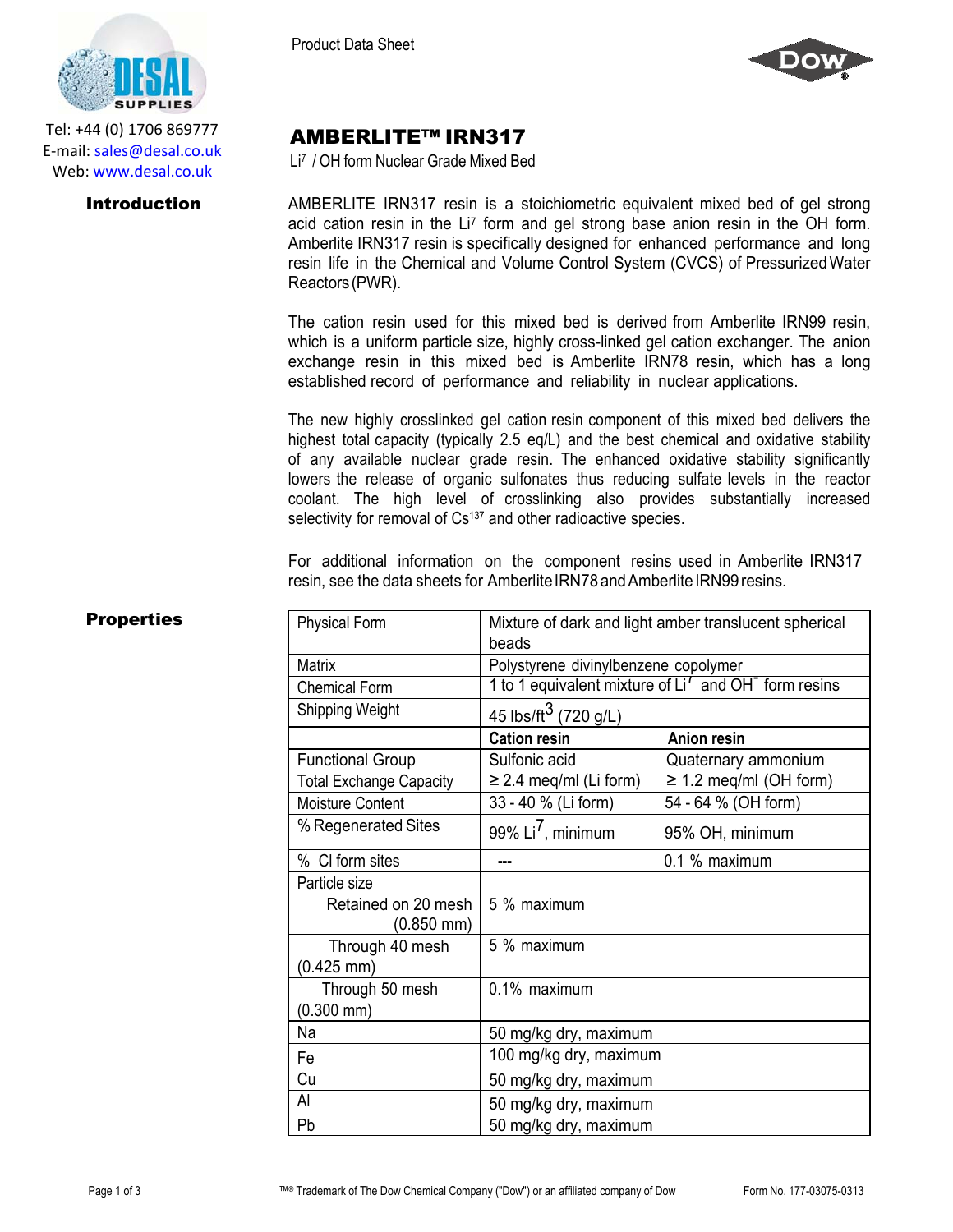| <b>Suggested</b>                           | Maximum Operating Temperature                                                                                                                                                                                                                                                                                                                                                                                                                                          | 140 °F (60 °C)       |  |  |
|--------------------------------------------|------------------------------------------------------------------------------------------------------------------------------------------------------------------------------------------------------------------------------------------------------------------------------------------------------------------------------------------------------------------------------------------------------------------------------------------------------------------------|----------------------|--|--|
| <b>Operating</b>                           | Minimum Bed Depth                                                                                                                                                                                                                                                                                                                                                                                                                                                      | 36 inches            |  |  |
| <b>Conditions</b>                          | Service Flow Rate (Linear Velocity)                                                                                                                                                                                                                                                                                                                                                                                                                                    | 10 to 30 gpm/ft $^2$ |  |  |
| <b>Application</b>                         | AMBERLITE IRN317 resin is specifically designed for the purification of primary reactor<br>coolant in PWR plants. This application requires the removal of Cs137, Co58, 1131, other<br>radioisotopes, and chemical contaminants such as chloride and sulfate which may appear in<br>the reactor coolant. Since the reactor coolant contains high background levels of boric acid<br>buffered with Li7OH, the mixed bed resins will operate in the borate and Li7 form. |                      |  |  |
|                                            | The cation resin component of Amberlite IRN317 resin is supplied in the Li' form in<br>order to minimize fluctuations in the concentration of Li <sup>7</sup> in the reactor coolant when<br>the mixed bed is first placed into service. Amberlite IRN317 resin is made using only<br>certified isotopically pure Li <sup>7</sup> OH in order to minimize the undesirable reaction:                                                                                    |                      |  |  |
|                                            | $Li^6 + n \cdot \bullet H^3 + \alpha.$                                                                                                                                                                                                                                                                                                                                                                                                                                 |                      |  |  |
|                                            | The anion resin component of Amberlite IRN317 resin is very highly regenerated<br>to the OH form to insure that less than 0.1% of exchange sites are present in the<br>chloride form or the sulfate form. Therefore Amberlite IRN317 resin can<br>effectively control chloride and sulfate impurities even while operating at high<br>background concentrations of lithium and borate.                                                                                 |                      |  |  |
| <b>Hydraulic</b><br><b>Characteristics</b> | The approximate pressure drop of Amberlite IRN317 resin in normal downflow<br>operation is shown in the figure below as a function of service flow rate and<br>water temperature. Pressure drop data are for clean beds which have not<br>accumulated solids during the service run. If the bed accumulates solids, the<br>pressure drop will increase.                                                                                                                |                      |  |  |
|                                            |                                                                                                                                                                                                                                                                                                                                                                                                                                                                        |                      |  |  |